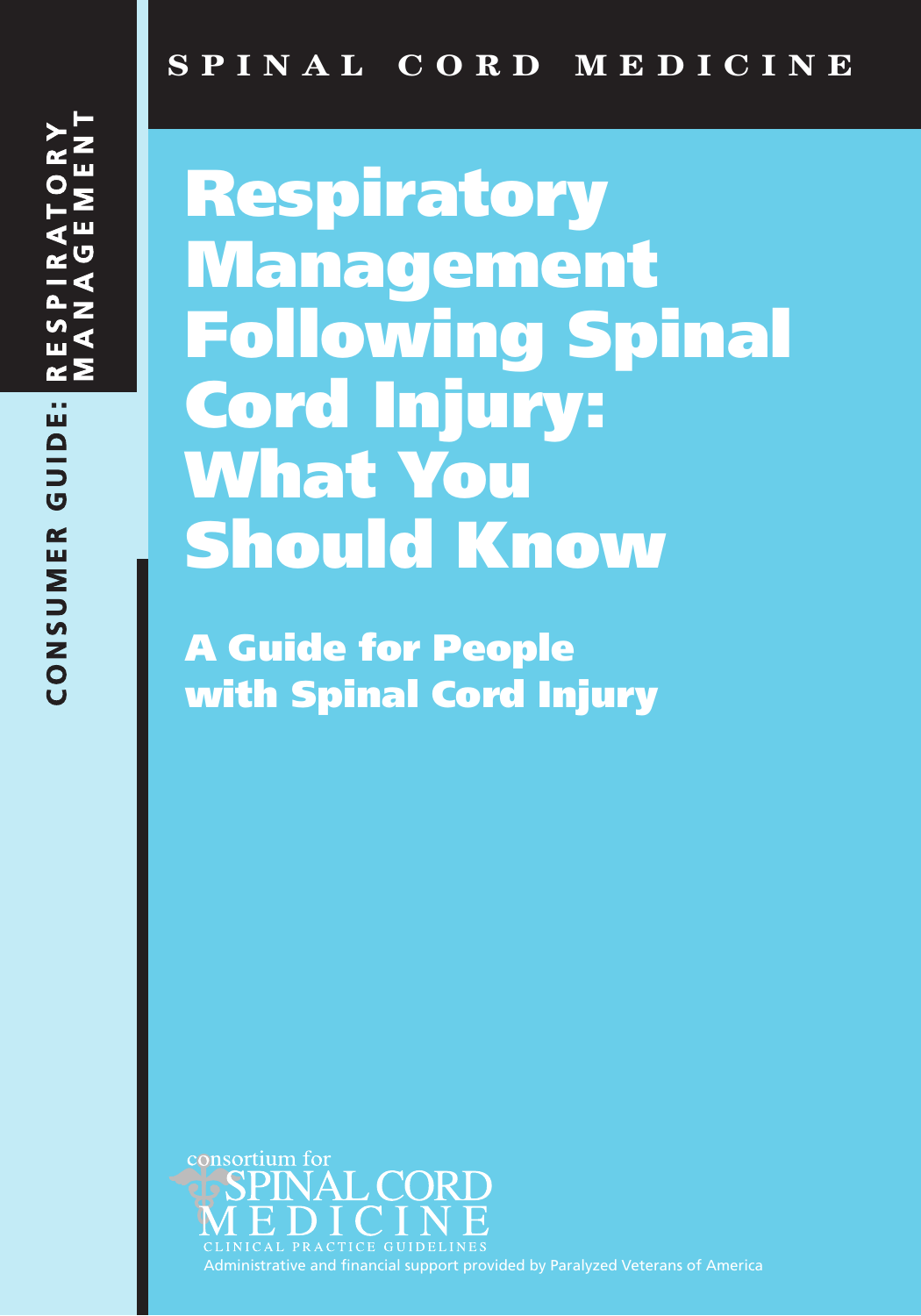## *Consumer Guide Panel*

**Kenneth Parsons, MD** Houston, Texas

**John Carswell** Jekyll Island, Georgia

## *Consumer Focus Group*

**Frank W. Anderson** PVA Buckeye Chapter Euclid, Ohio

**John C. Bollinger** Paralyzed Veterans of America Washington, District of Columbia

**Stanley D. Brown** PVA Gateway Chapter St. Louis, Missouri

**Fred Cowell** Paralyzed Veterans of America Washington, District of Columbia

**David Fowler** PVA Texas Chapter Houston, Texas

**Bob Herman** Paralyzed Veterans of America Washington, District of Columbia

**Jim Sack**  PVA Mountain States Chapter Las Vegas, Nevada

# *Staff Writers, PVA*

**Caryn Cohen, MS** Paralyzed Veterans of America Washington, District of Columbia

**Kim S. Nalle** Paralyzed Veterans of America Washington, District of Columbia

## *Consortium for Spinal Cord Medicine Member Organizations*

**American Academy of Orthopedic Surgeons**

**American Academy of Physical Medicine and Rehabilitation**

**American Association of Neurological Surgeons**

**American Association of Spinal Cord Injury Nurses**

**American Association of Spinal Cord Injury Psychologists and Social Workers**

**American College of Emergency Physicians**

**American Congress of Rehabilitation Medicine**

**American Occupational Therapy Association**

**American Paraplegia Society**

**American Physical Therapy Association**

**American Psychological Association**

**American Spinal Injury Association**

**Association of Academic Physiatrists**

**Association of Rehabilitation Nurses**

**Christopher and Dana Reeve Foundation**

**Congress of Neurological Surgeons**

**Insurance Rehabilitation Study Group**

**International Spinal Cord Society**

**Paralyzed Veterans of America**

**Society of Critical Care Medicine**

**United Spinal Association**

**U.S. Department of Veterans Affairs**

Copyright  $\odot$  2009 Paralyzed Veterans of America

This guide has been prepared based on scientific and professional information found in *Respiratory Management Following Spinal Cord Injury: A Clinical Practice Guideline for Health-Care Professionals* published in 2005. Users of this guide should periodically review this material to ensure that the advice herein is consistent with current reasonable clinical practice.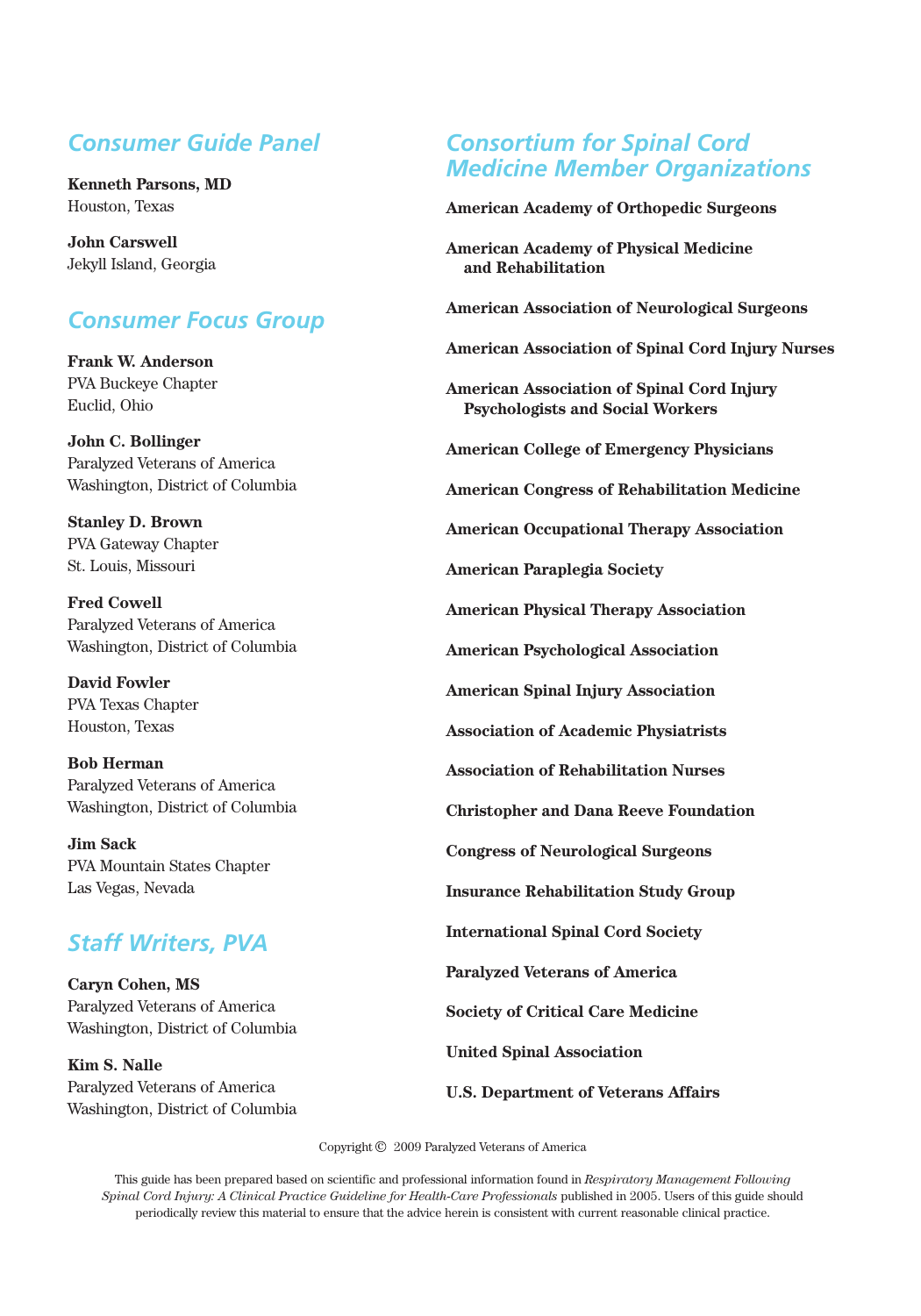**Respiratory Management Following Spinal Cord Injury: What You Should Know**

**A Guide for People with Spinal Cord Injury**

**Consortium for Spinal Cord Medicine and Paralyzed Veterans of America**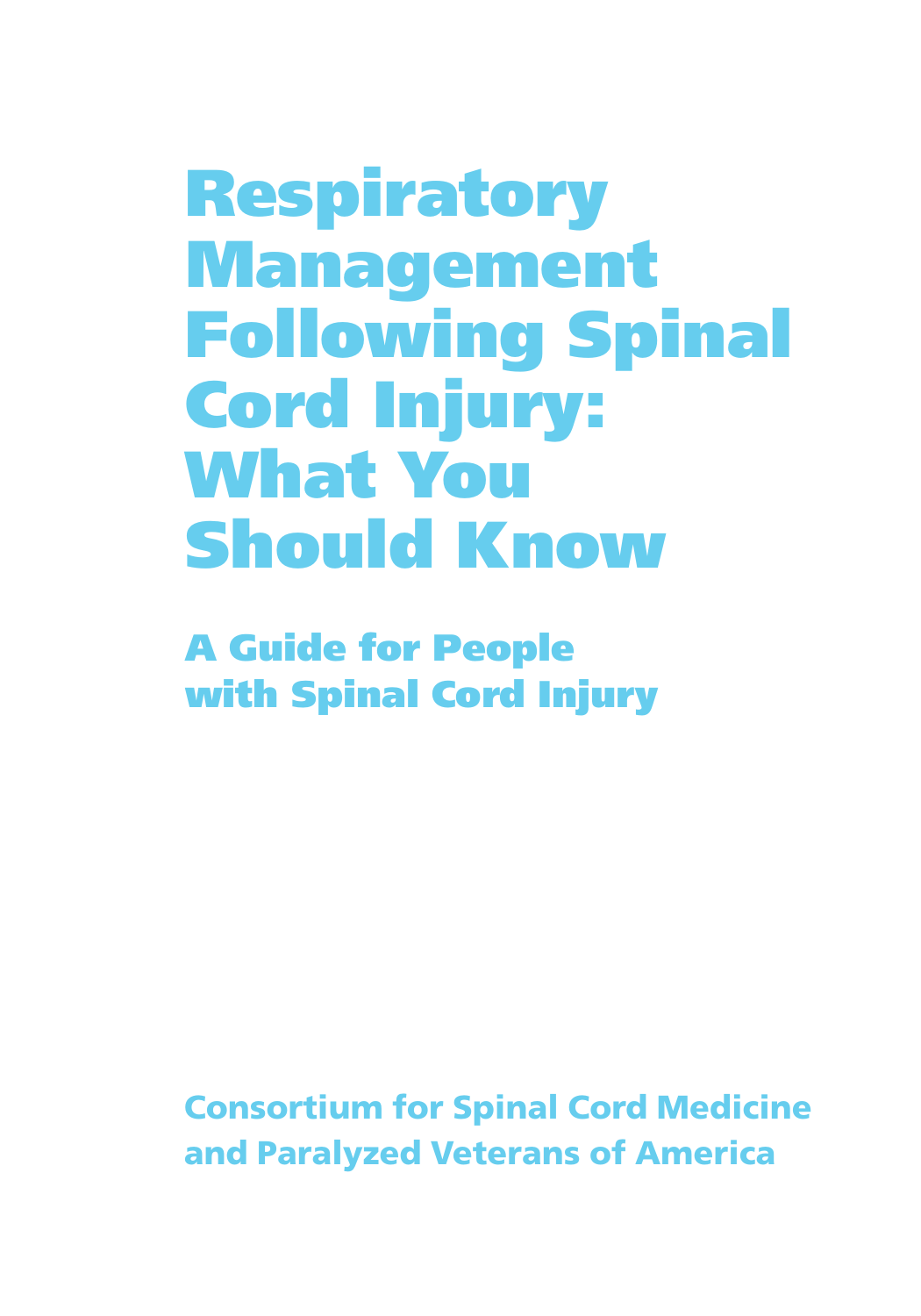Copyright  $\odot$  2009 Paralyzed Veterans of America

All rights reserved. This book may not be reproduced in whole or in part, by any means, without written permission from the Paralyzed Veterans of America.

ISBN 0-929819-22-5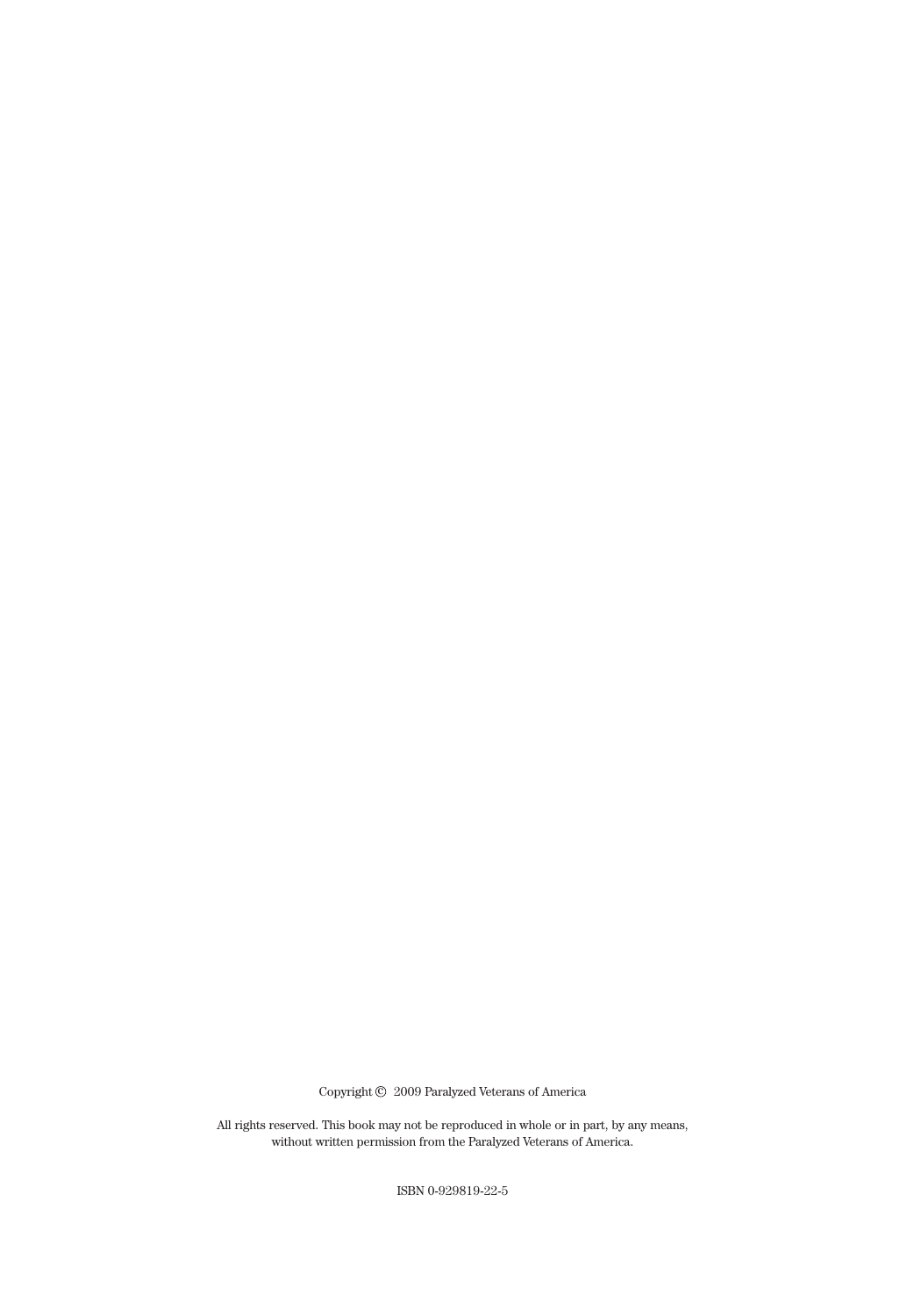# *Table of Contents*

| <b>Collapsed Lungs</b>                           |
|--------------------------------------------------|
| Pneumonia                                        |
| <b>Pulmonary Embolism</b>                        |
| Aspiration                                       |
|                                                  |
| Level of Injury                                  |
| Weaning                                          |
| <b>Weaning Program</b>                           |
| Partial Weaning                                  |
| Spirometer                                       |
| <b>Abdominal Binder</b>                          |
| <b>Frog Breathing</b>                            |
| Diaphragm or Breathing Pacemaker                 |
|                                                  |
|                                                  |
| <b>Contacting Local Emergency Services</b>       |
| <b>Contacting Local Power Services/Companies</b> |
| Calling 911                                      |
| Paying the Bills                                 |
|                                                  |
|                                                  |
|                                                  |
|                                                  |
|                                                  |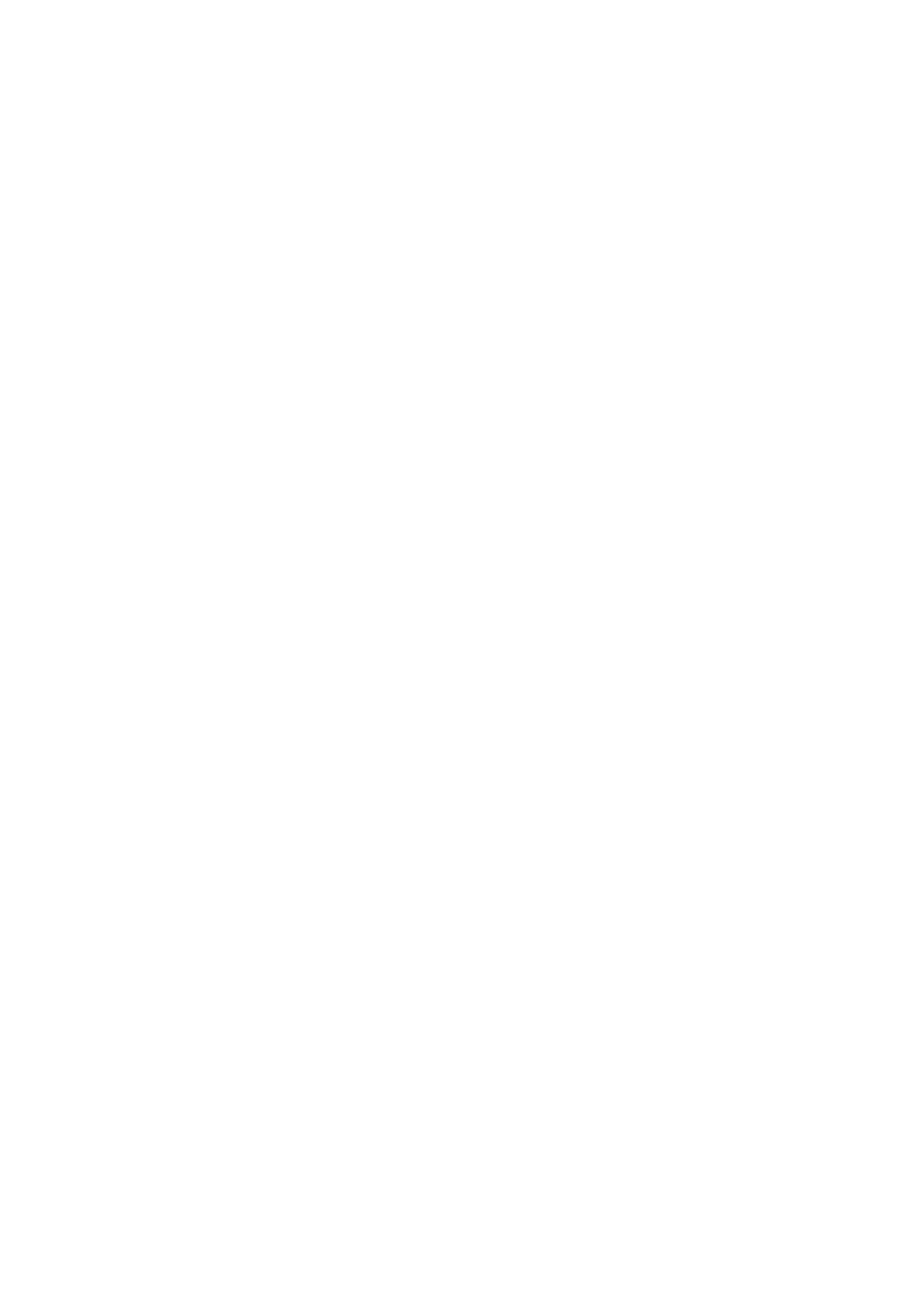## *Introduction*

Immediately after a traumatic injury to the upper spinal cord, most bodily functions are compromised by nerve-associated damage. Some functions may improve with time, whereas others, including the ability to breathe, may remain impaired. Consequently, many people who have suffered upper spinal cord injuries are unable to breathe on their own.

Fortunately, medical technologies enable an injured person to breathe with the assistance of various devices and/or treatments, such as diaphragm-pacemakers, antibiotics, physical therapy, and ventilators. As the injured person adjusts to the nerve damage incurred with the injury, some spinal cord functions *may* return (some people recover the ability to breathe for varying periods of time).

It is essential that people with spinal cord injury (SCI) work closely with their health-care team to determine the extent to which respiratory assistance will be needed and to choose the assisted breathing program that best fits their needs. The medical team will work with the injured person to ensure that breathing is carefully and continuously monitored. If required, breathing equipment can be installed and operated in the home for short- or long-term use. People with SCI are often more susceptible to such conditions as pneumonia or a collapsed lung; therefore, ongoing monitoring and education will allow for greater security, comfort, and independence.

This guide will answer many of the questions about respiratory health that may arise after a spinal cord injury. It will describe a variety of specialized treatments that people who have sustained a spinal cord injury may require to accommodate their respiratory needs.

Additionally, it is hoped that this guide will reassure people who are newly injured or have ongoing difficulties with breathing post-injury that there are safe and reliable methods available for dealing with these difficulties. It is always important for a person with SCI and their caregivers to talk with their doctors, nurses, and therapists to make sure all questions are answered satisfactorily.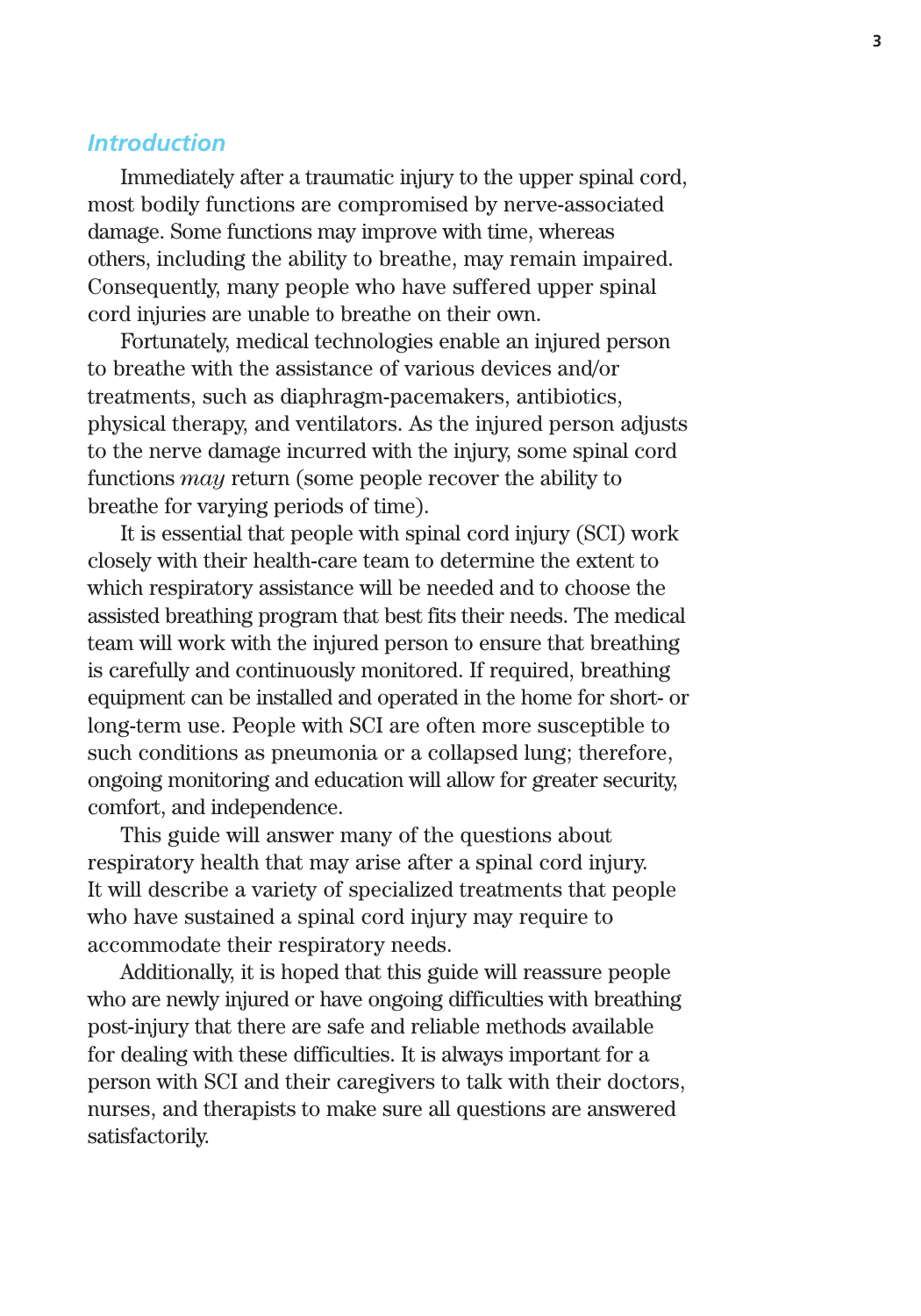## *Why Do People with SCI Need Assistance to Breathe?*

A spinal cord injury involves damage to the nerves in the spinal column or backbone. High cervical injuries (in the neck) are injuries that are closer to the head and tend to cause more impairment than lower injuries because more of the body is paralyzed. High injuries to the spinal cord may damage the nerves that control breathing.

The chest muscles, the upper abdomen, and the diaphragm (the flat muscles across the bottom of the rib cage) work to move air through the lungs where the blood absorbs fresh oxygen and flushes out carbon dioxide. Air enters the respiratory system through the mouth and nose and passes through tubes in the lungs, called bronchi, which empty oxygen into small sacks called alveoli. As air passes through these sacks, the blood absorbs oxygen and eliminates carbon dioxide.

Breathing, like all bodily functions, is controlled by the brain. The brain is connected to the body by nerves that travel down through the spinal cord. Breathing is controlled by the "autonomic nervous system," which means it is something people without SCI do automatically (without having to think about it). The nerves that carry breathing signals start in the upper part of the spinal column, in the back of the neck. If these nerves are injured, this "automatic" ability to breathe is lost. A person who has lost this ability must use technology to fill in for the damaged nerves to enable healthy breathing.

Many people with high-level injuries may recover some or all of their ability to breathe. How much is recovered and how long recovery will take depends on the extent of the injury and on how well the person responds to treatment.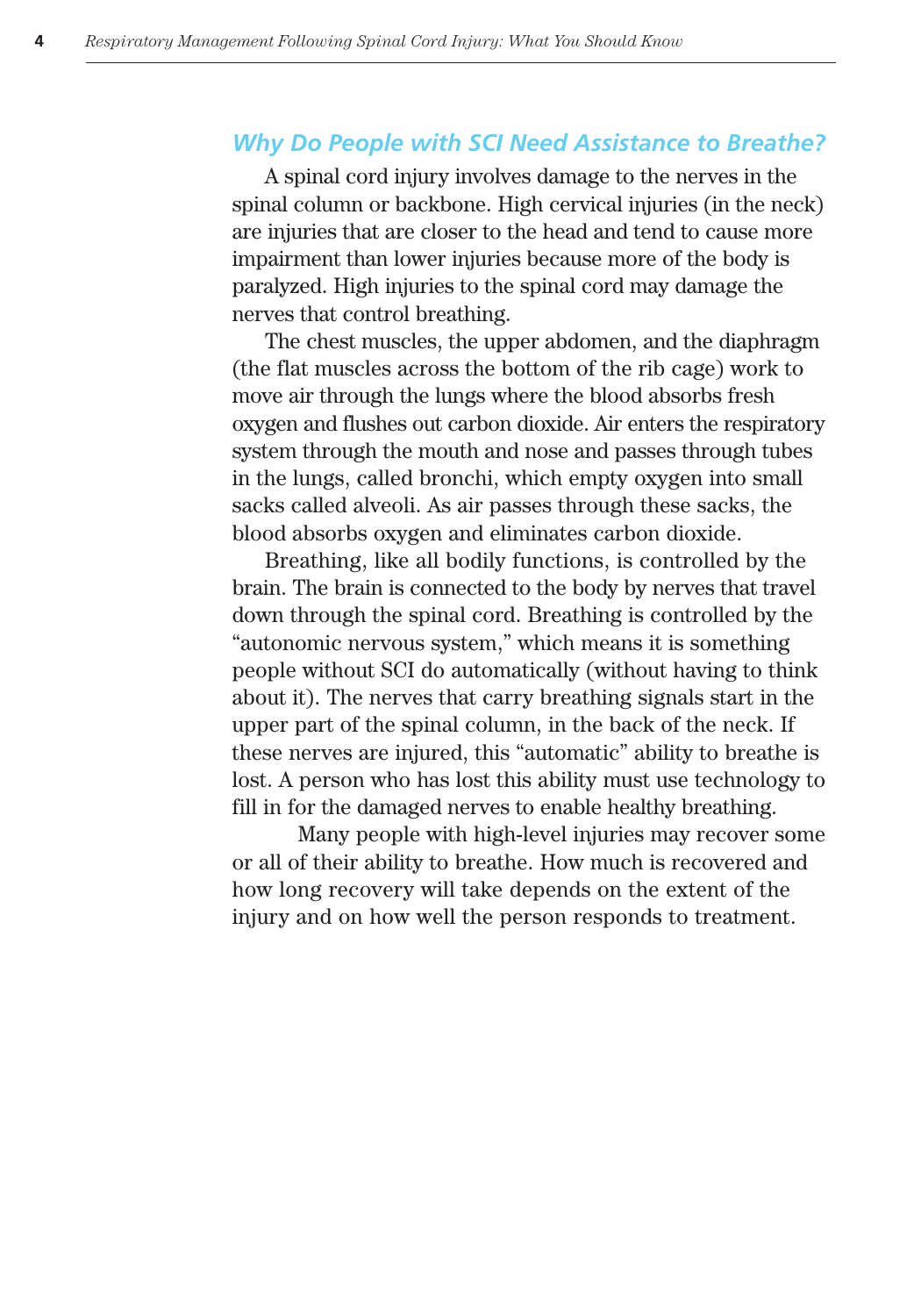## *How to Make Sure the Injured Person Can Breathe*

When SCI prevents automatic breathing or the ability to cough hard enough to keep the lungs clear of mucus, a physician will prescribe mechanical methods to move air through the airways and lungs. To use a machine to breathe, a tube or a mask is required to carry air to the lungs. These breathing techniques can be somewhat complicated and will, at least initially, require full-time supervision. Only a physician can prescribe the correct breathing apparatus to achieve optimal oxygen intake and avoid medical complications. Likewise, only a physician will know if or when it is safe for a person who has had impaired breathing ability to breathe

without mechanical assistance and when tubes and ventilators should be reconnected.

A ventilator (also known as a "vent") is a type of air pump that gently pushes air into the lungs. A ventilator has controls that adjust how much air goes in and how much pressure is used.

Depending on the type and severity of the injury, the air from the ventilator might go through a mask or through a tube. A tube may go to the lungs through the mouth or through a tracheostomy (often called a "trach," pronounced "trake"), which is an opening in the neck that leads directly to the trachea (commonly called the "windpipe"), which is located below the vocal cords. The health-care team will describe the process of getting a tracheostomy and caring for it so that it works correctly and is maintained properly. **Lungs**



**Anatomical Components of the Respiratory System**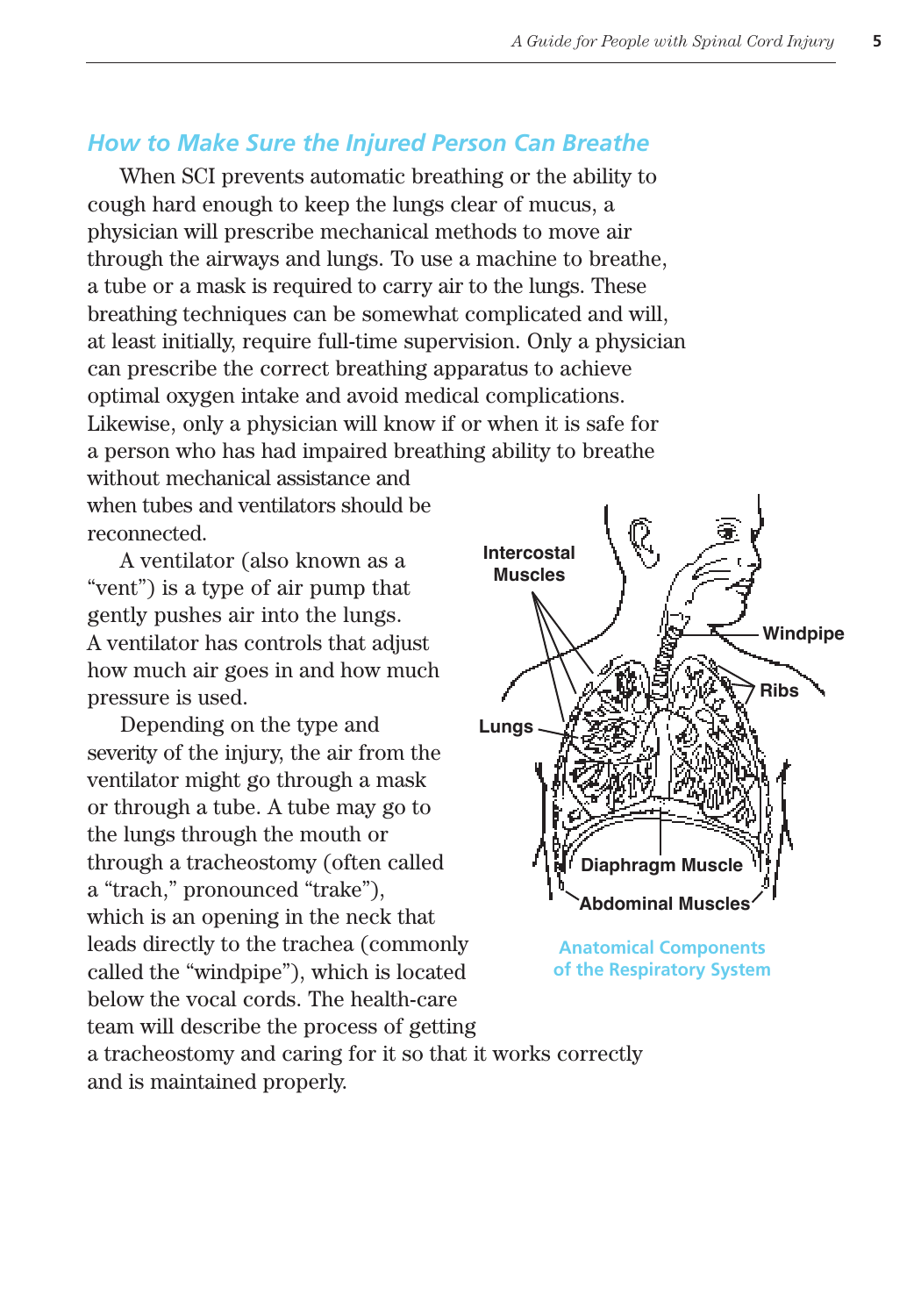

**Breathing Using a Trach Tube**

Some people can breathe well enough to use a mask instead of having to have a tracheostomy. In this case, the ventilator is adjusted so that it provides just enough pressure to allow the person to breathe in and out comfortably. The pressure to inhale can be set differently than the pressure to exhale depending on a person's needs.

If a person with SCI is unable to cough hard enough to keep the lungs and throat clear of mucus (or food or other objects), a suction catheter (a narrow tube used to remove mucus from the airway) or bronchoscope is needed to clear the airways.

A bronchoscope is a tube that

a physician can use to reach into the airways and remove secretions that the suction catheter cannot reach.

## *What Is Assisted Coughing?*

Assisted coughing, also known as "quad coughing," is a method to help people with SCI clear their airways. Assisted coughing is extremely important, and anyone who assumes responsibility for monitoring the safe breathing of a person with SCI must be taught how to properly perform this function. Often, after injury, a person may not have the muscle strength to cough effectively or clear the breathing airways, which can lead to choking and even death. Therefore, it is extremely important for caregivers to get instructions from a health-care professional who is familiar with techniques for assisted coughing.

When looking for someone to teach effective assisted coughing, find a nurse or other professional who knows how to do it using the correct amount of force. Understandably, some people are afraid to use too much force for fear of hurting the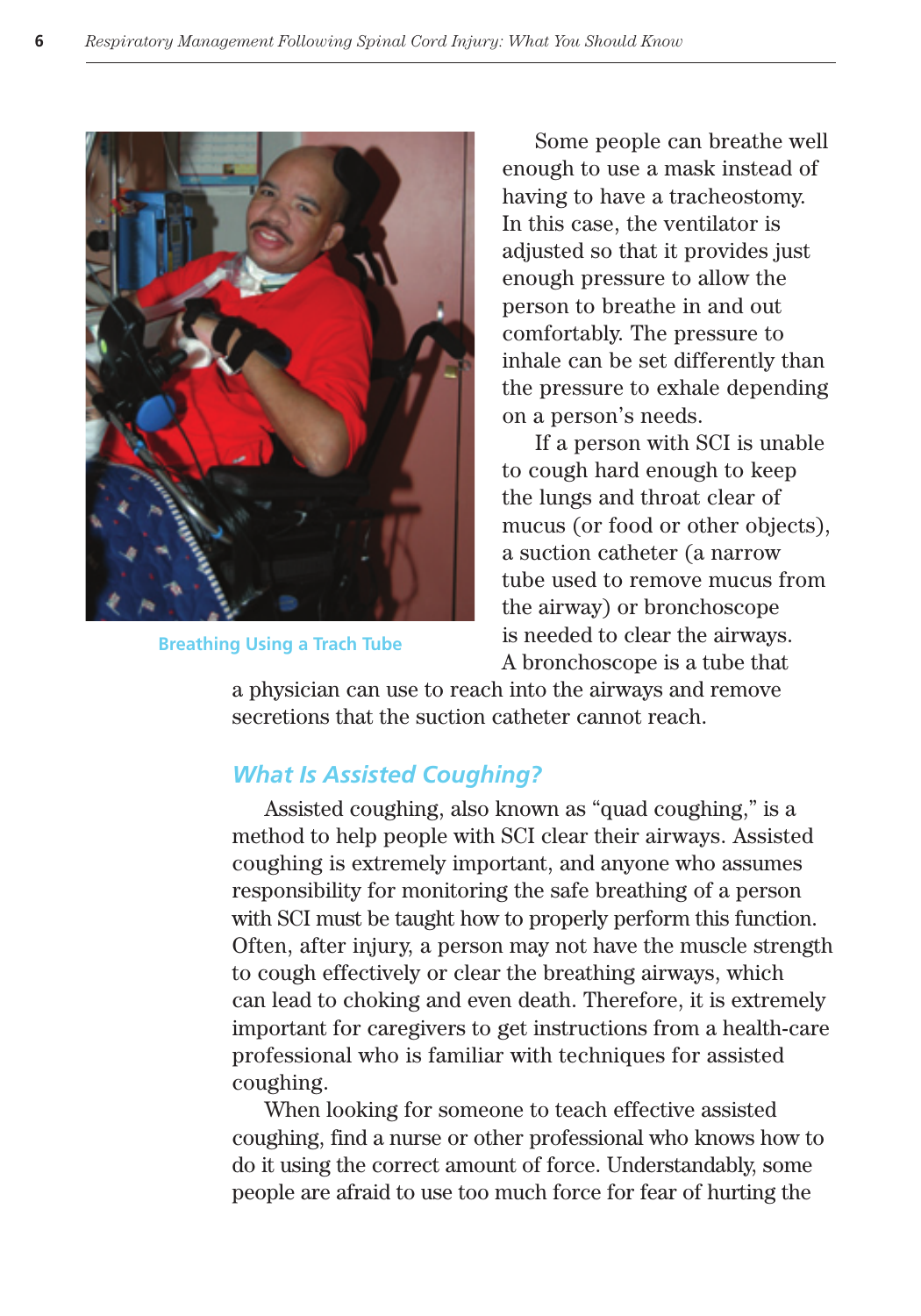person with SCI. However, with practice, assisted coughing can be effective without causing harm. Caregivers should practice assisted coughing in the presence of a professional before trying it alone. Done properly, assisted coughing can be one of the most important aspects of helping a person with SCI who may be choking.

For more information about assisted breathing, see *Respiratory Management Following Spinal Cord Injury: A Clinical Practice Guideline for Health-Care Professional*s, Consortium for Spinal Cord Medicine, 2005. This publication is available at www.pva.org/cpgs.

## *Living with a High-Level Cervical Injury*

High-level cervical spinal cord injuries (injuries near the base of the skull or neck) can be particularly dangerous and even life threatening, in part because of the resulting breathing problems. If breathing is not properly maintained or if effective coughing is not achieved, complications will occur. Therefore it is important to maintain ongoing discussions with health-care providers and to ensure that there is always adequate assistance available for effective breathing and coughing.

In the hospital, people with SCI depend on health-care professionals to monitor interruptions in breathing. For many people, these kinds of complications are less likely to occur as the body recovers and adjusts to changes in breathing. However, watchful monitoring of breathing patterns in a person with SCI is always important.

Some potential complications to discuss with the doctor include the following:

#### COLLAPSED LUNGS

When an individual has a high-level spinal cord injury, his or her breathing may be so weak that the air sacks (alveoli) in the lungs start to close. When the lungs do not fully expand, they lose the moisture and flexibility they need to work properly. If lungs dry out, they cannot expand; this can potentially cause a collapsed lung. Doctors may prescribe beta-agonists to open the tiny air passages in the lungs, thus helping to keep them moist and flexible and reducing the risk of a collapsed lung.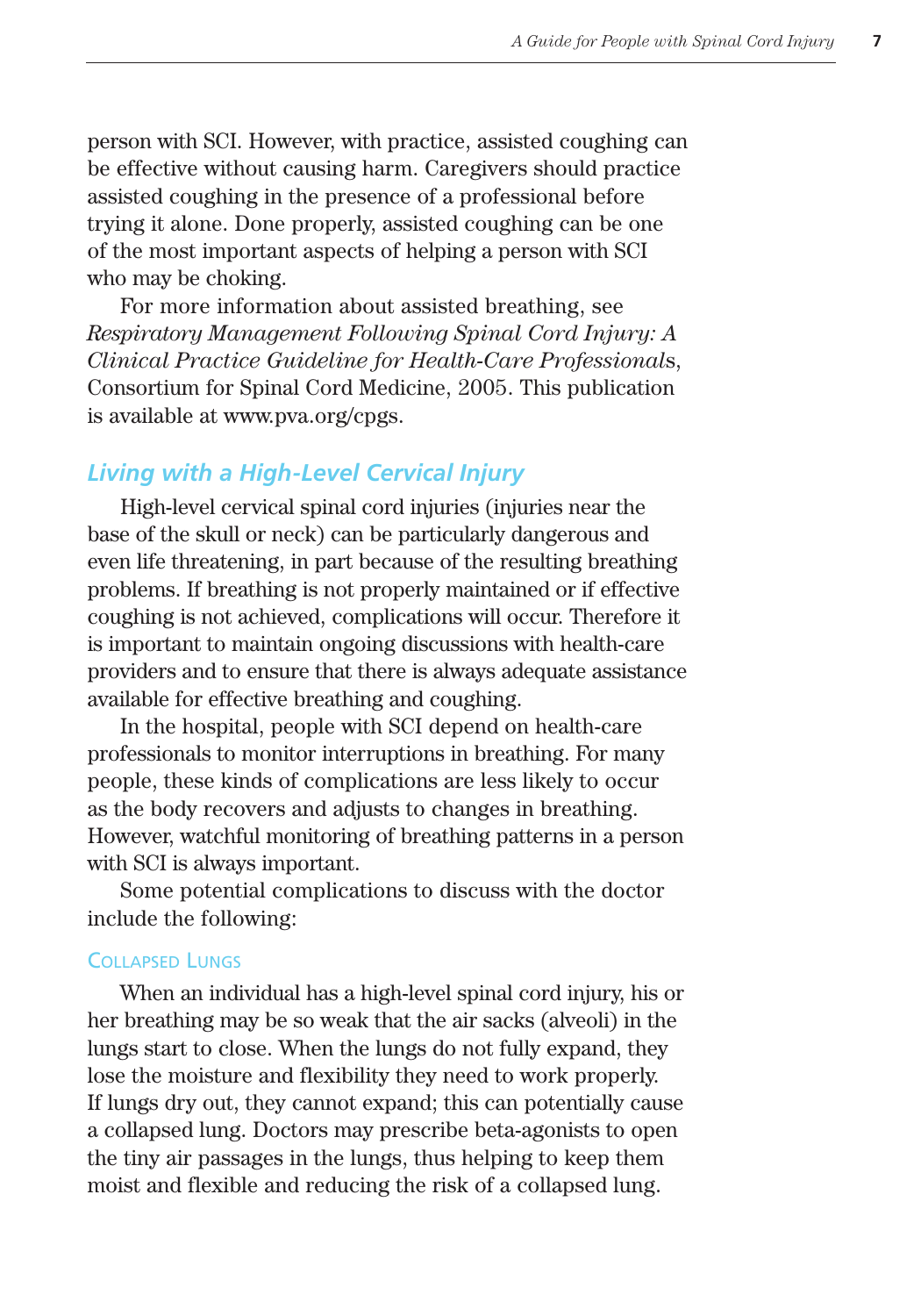#### **PNEUMONIA**

Pneumonia is a bacterial infection of the lungs. Without good air circulation through the lungs, secretions accumulate, creating an environment in which bacteria can grow. Physicians may prescribe mucolytic medicines to moisten mucus secretions, making it easier for people to clear their lungs. Antibiotics may be prescribed to help fight off infection. Anyone with SCI should check with his or her health-care team to determine if and when pneumonia and/or flu shots are needed.

#### PULMONARY EMBOLISM

A pulmonary embolism is a blood clot that blocks an artery and stops blood from getting to part of the lungs. If a physician determines that there is a risk of a pulmonary embolism, blood-thinners may be prescribed to help blood flow more easily, thus reducing the risk of a clot.

#### **ASPIRATION**

"Aspiration" means inhaling something other than air; for example, when a person chokes on a piece of food that "went down the wrong way." If a paralyzed person begins to choke on saliva, liquids, food, or vomit, and cannot clear the mouth and throat, these objects can get into the lungs where they will cause serious problems. People at risk of aspiration who cannot cough on their own may need a caregiver nearby at all times to induce coughing, and should check with their health-care team to determine the level of care that is needed.

#### *Important Topics Related to Assisted Breathing*

#### LEVEL OF INJURY

The extent to which a person with SCI will recover the ability to breathe without the use of a ventilator or with intermittent ventilator use depends largely upon where and how badly the nerves that control breathing were damaged:

> • Above C<sub>3</sub> – If the spinal cord injury is at a very high cervical level, all or most of the nerves that control the breathing muscles may be damaged. Unless a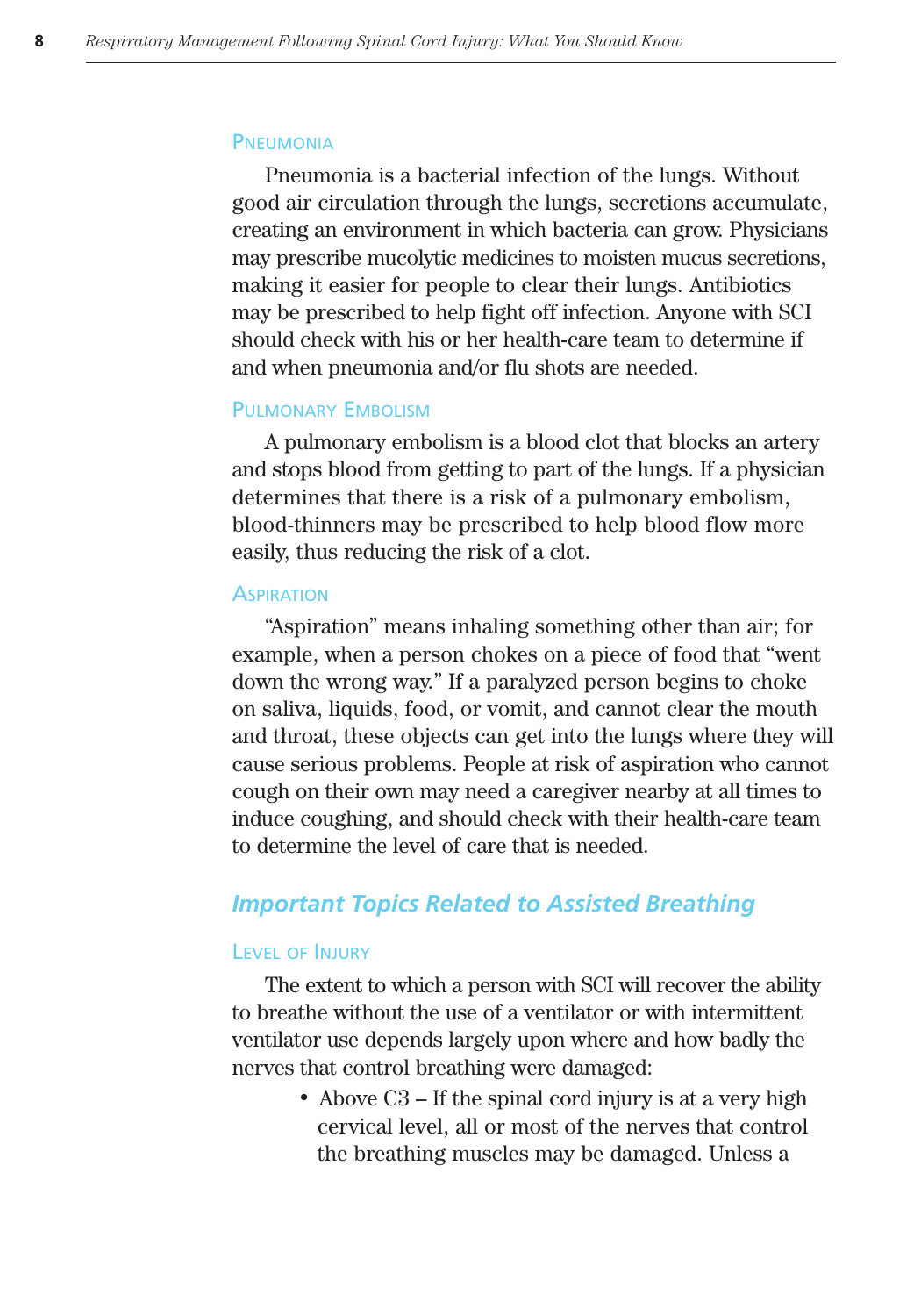diaphragm pacemaker (a device which is surgically implanted to help with breathing by using electrical stimulation) can be used, the ventilator will likely always be required.

- C3-C5 A mid-cervical injury may leave some of the nerves needed to breathe intact. A person with this type of injury may be able to breathe without the ventilator—at least part of the time.
- Below C5 With a low-cervical injury, people may not require a ventilator but may be at risk for future respiratory complications, thus making careful observation and regular follow-up care essential.

The decreased ability to cough and clear secretions from the airways puts people with SCI at increased risk of choking and pneumonia. This is something that always needs to be monitored—anyone with SCI should work with his or her medical team *before* making any changes to his or her breathing management program.

#### **WEANING**

In general, it is helpful for a person with SCI to try to breathe unassisted as much as possible, but always in **accordance with a doctor's instructions.** At first, breathing unassisted is usually only recommended for brief intervals until the muscles are strong enough to do the job without mechanical assistance. Working the breathing muscles for brief intervals may speed recovery. The more endurance the breathing muscles develop the less dependence the individual with SCI will have on machines.

In some cases, a ventilator may only be necessary for the first few weeks or months after injury because many people are able to wean off the ventilator after the spinal cord nerves have had time to heal. Weaning from the ventilator is hard work because strength and endurance must be rebuilt in muscles that have not been working on their own for some time.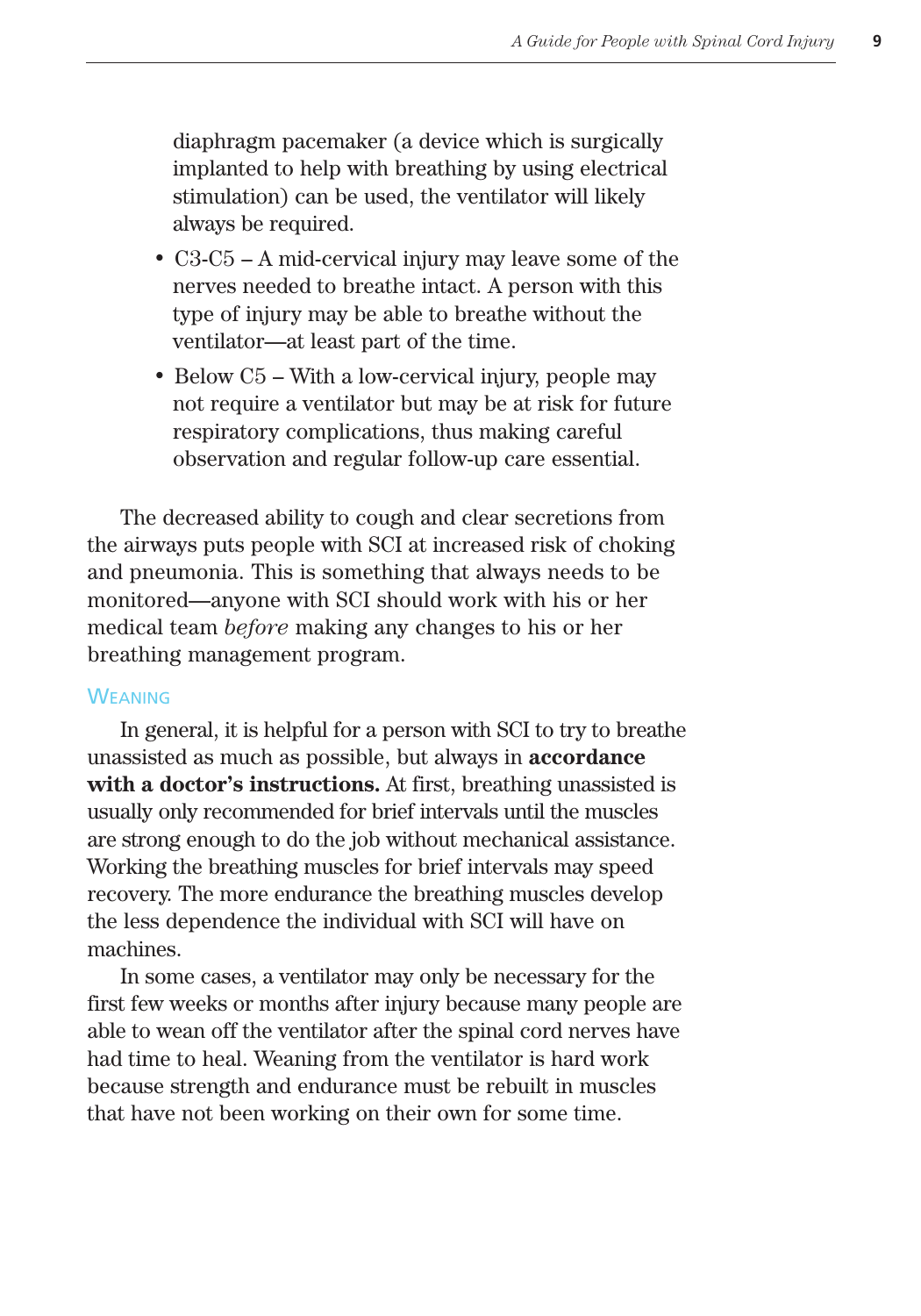The weaning process can be very frightening. People who have been depending on the use of a ventilator may feel like they will not be able to breathe or get enough air without the ventilator. It is very important to openly express any such concerns or fears. At this critical time, when trying to breathe without assistance, receiving support and understanding from health-care providers, caregivers, friends, family, and peers is especially important. It can be especially helpful for individuals to talk with others who have gone through the weaning process and who can share their experiences and provide pointers.

#### WEANING PROGRAM

Weaning is accomplished by breathing unassisted for short periods of time and gradually building up to longer periods of unassisted breathing if possible as the individual with SCI develops strength and endurance. An individual's medical team will prescribe the specific weaning program appropriate for that person. When the ventilator is off, the muscles used to breathe are exercised so they will gain strength. When the ventilator is turned on again, the breathing muscles can rest and recover. With practice, unassisted breathing can become possible for longer and longer periods of time. For some people, with enough time and effort, the ventilator may not be needed at all or may be needed for only specified periods of time.

#### PARTIAL WEANING

Some people with SCI are able to breathe on their own for specific periods of time, but still need to use a ventilator at other times. For example, a person might be able to breathe without assistance during the day and use the ventilator at night while sleeping or resting. In some cases, people may only be able to do without the ventilator for brief intervals during the day—this is still an advantage because it makes communication easier and provides a degree of safety in case something goes wrong with the ventilator (for example, if a tube becomes disconnected from the tracheostomy).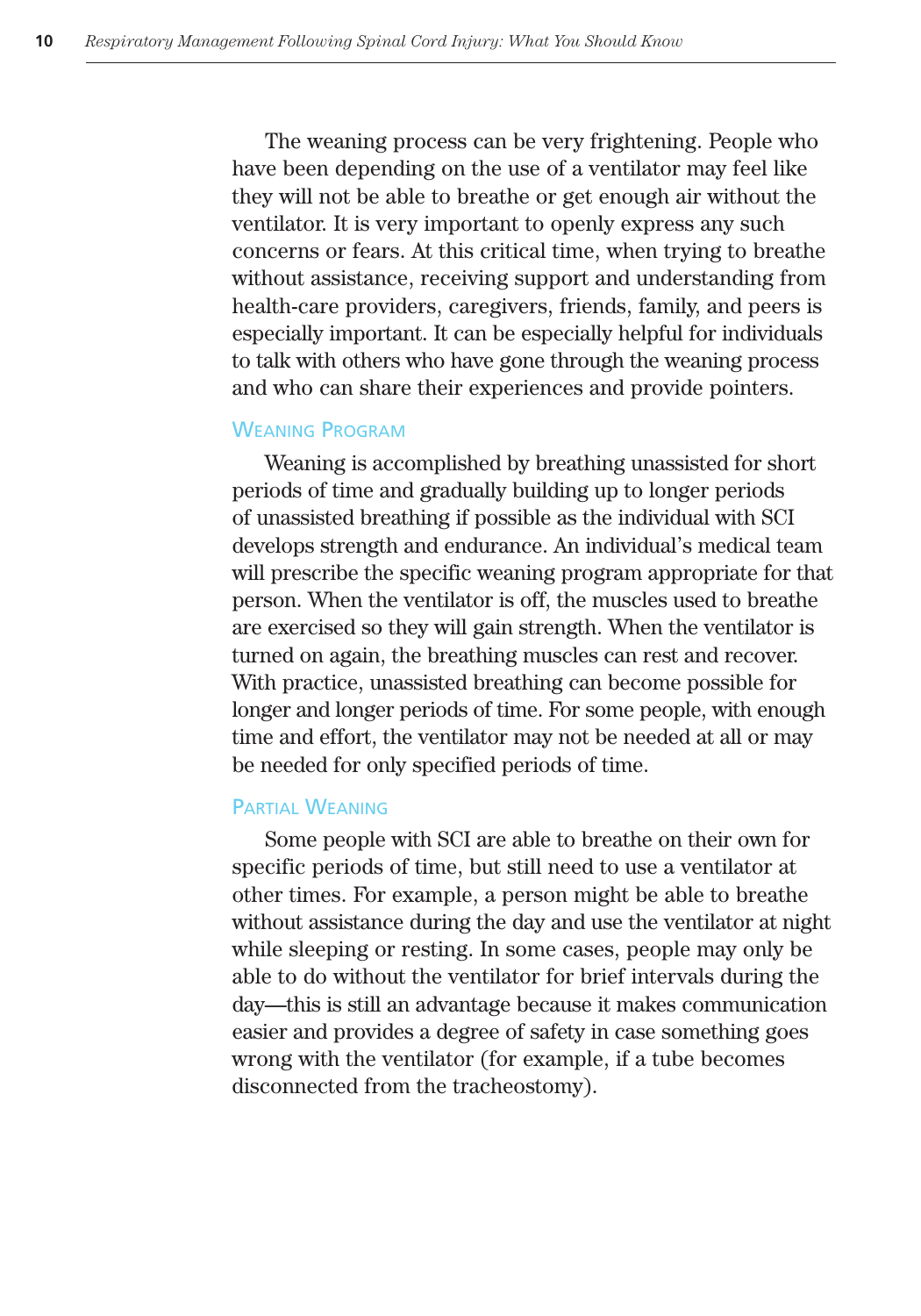#### **SPIROMETER**

Individuals with some ability to breathe can exercise and strengthen their breathing muscles with a device called a "spirometer." A spirometer is a plastic bottle with a ping-pong ball inside. The ball goes up when a person breathes into the bottle, giving an indication of breathing strength. The goal is to encourage people with SCI to work their lungs and breathing muscles as much as possible. The more the breathing muscles can do the less the risk of complications.

#### **ABDOMINAL BINDER**

Another helpful tool is an abdominal binder. An abdominal binder is a supportive belt-like device (similar to a girdle) worn around the abdomen to provide extra support where muscles are weak as a result of injury. An abdominal binder helps support the weight of the organs to relieve pressure on the diaphragm. This extra support makes it easier for the person with SCI to sit up. In time, the muscles may recover some of their strength and a person may be able to function without the binder. Abdominal binders are also used to stabilize blood pressure. It is important for people with SCI to talk to their health-care providers to be sure they understand how the abdominal binder is being used in their particular case.

#### FROG BREATHING

Frog breathing (also known as "glossopharyngeal breathing") is breathing with the tongue and mouth muscles. This type of breathing requires getting a mouthful of air and "squeezing" it into the lungs. It is not something that is easy to *tell* somebody how to do, but it can be learned by watching as someone else demonstrates. However, when a person has an open trach tube, this type of breathing may not be possible.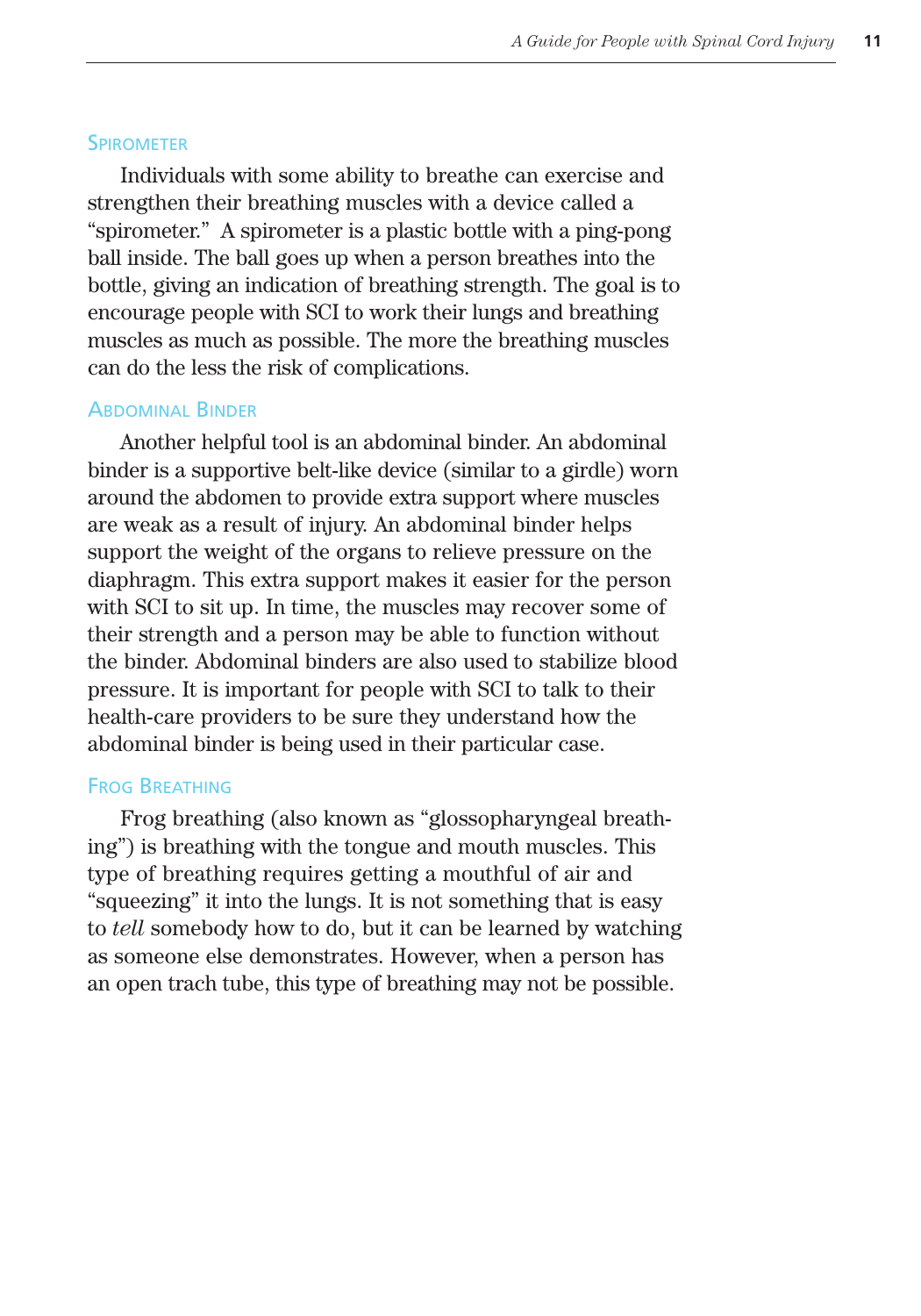#### DIAPHRAGM OR BREATHING PACEMAKER

Some people with paralyzed breathing muscles can use a diaphragm, or breathing pacemaker, instead of a ventilator during the day. The pacemaker is a battery-powered computer that sends signals to stimulate the diaphragm muscles. The placement of a breathing pacemaker requires a surgical procedure. After an appropriate training period, the diaphragm muscles may get strong enough to allow breathing without the ventilator during the day. Going back on the ventilator at night lets the diaphragm muscles rest during sleep. Pacemakers cannot be used in all cases; only a physician can determine if a pacemaker is a viable option depending on each individual's injury and the related nerve damage. If the lungs are healthy but the muscles needed for breathing are not strong enough to start weaning, doctors may test the phrenic nerves (nerves used to control breathing) to see if a pacemaker is an option.

## *Leaving the Hospital*

Medical facilities that treat patients following SCI should have access to specially trained staff and a network of professionals and agencies that can help ease the transition from hospital to home. Homes often have to be modified to accommodate new equipment and to make it easier to move around in a wheelchair. Some items that will be needed in the home are an electric hospital bed, a power wheelchair, and a lift device for transferring between a bed and a wheelchair. Anyone using a ventilator should make sure there is sufficient respiratory equipment and supplies available at home. The array of devices and equipment depends on a person's particular physical condition and the level of help that will be received from family, friends, paid caregivers, and other support systems.

Respiratory equipment typically includes two portable ventilators and a variety of additional equipment:

- Emergency power supply—in case of a power outage
- Alarm systems—in case the ventilator fails or becomes disconnected
- Emergency call systems—to allow the person with SCI to call for help without a voice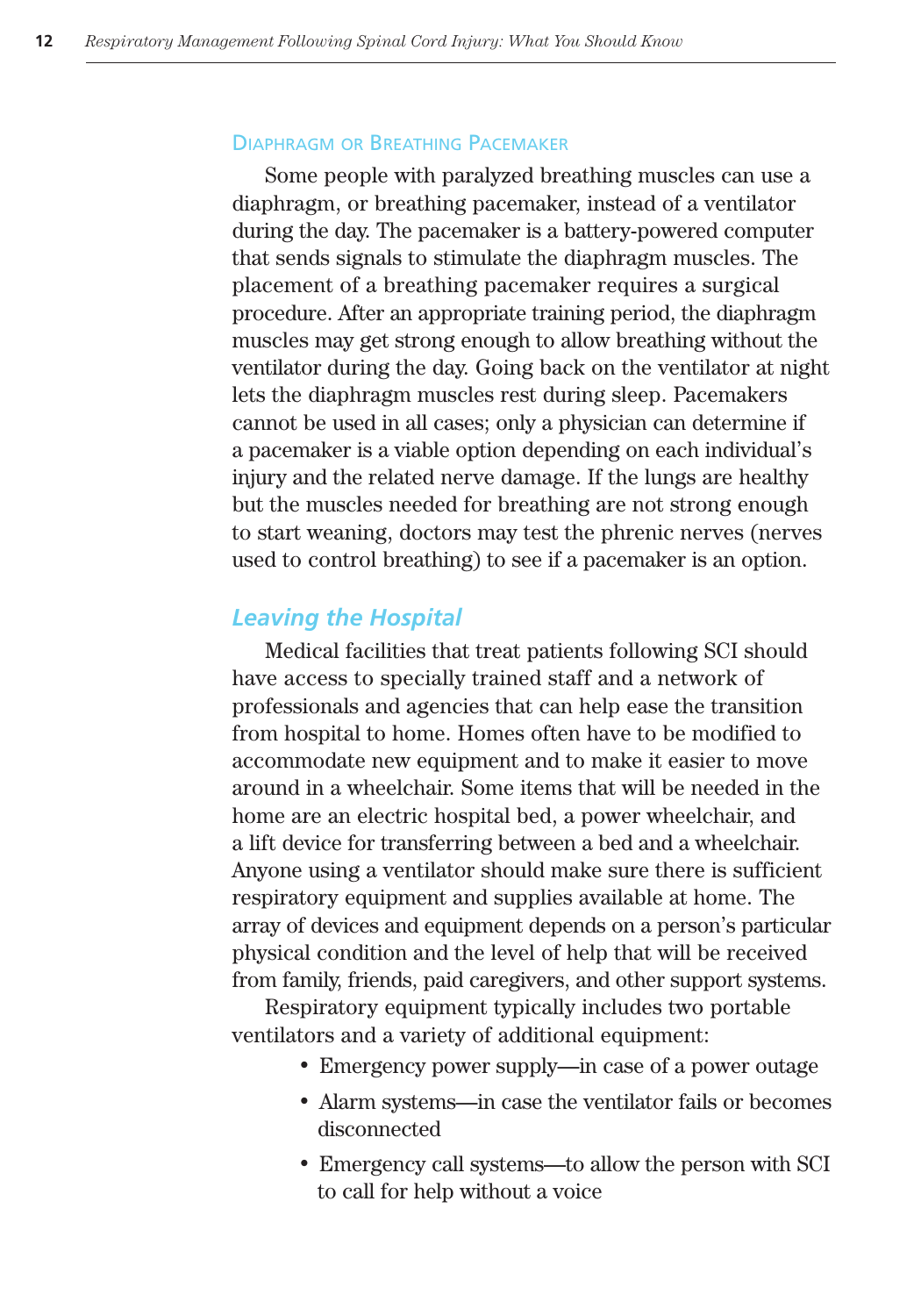

**Traveling Outside with Equipment**

- Oxygen—to enrich inhaled air, if necessary
- Suction equipment—to clear the breathing airways
- Tracheostomy hygiene supplies—to properly maintain tracheostomies

An "insuffulator/exsuffulator," often called a cough machine or coughilator, can be helpful for people with high spinal cord injuries. The cough machine blows air gently into the lungs and then sucks the air out quickly to clear the airways. It is more effective and less invasive than suction with a catheter. Use of a cough machine may reduce the risk of pneumonia by drawing mucus out of the throat and lungs. Cough machines can also be used to dislodge food or mucus lodged in the throat (when combined with assisted cough).

If a ventilator interferes with eating, additional equipment may be needed to help with nutrition (a doctor can explain the types of devices that may be available to help ensure proper nutrition).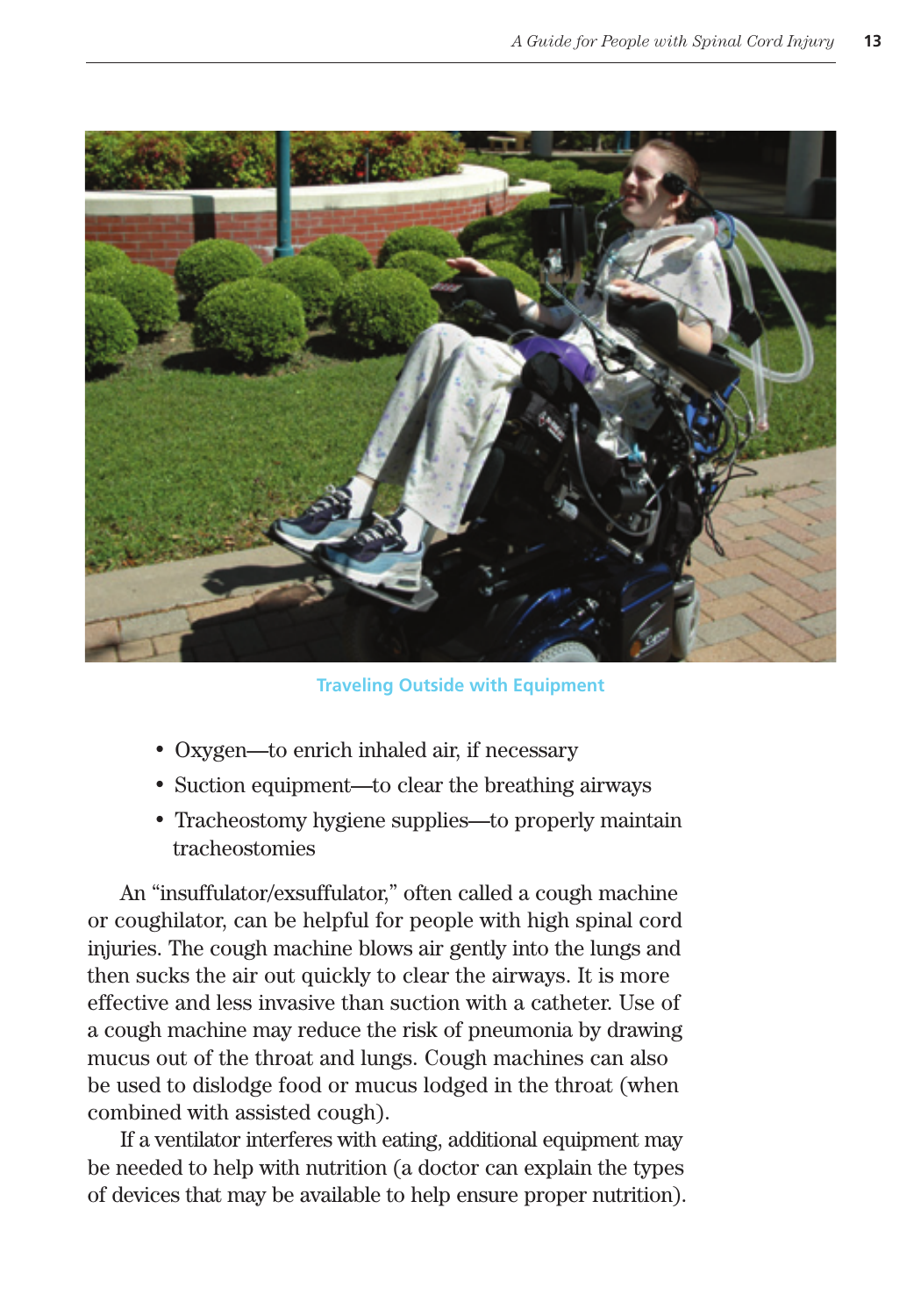Anyone who depends on ventilators and/or other mechanical devices to maintain the ability to breathe will probably need round-the-clock assistance. If friends or family members plan to be caregivers, they must be trained to operate the ventilator and other equipment. If friends or family are not available full time, a personal care attendant or a nurse will be needed in the home.

## *In Case of Emergency*

#### CONTACTING LOCAL EMERGENCY SERVICES

Before going home from the hospital, be sure to contact local providers of emergency services (for example, the local fire department, local hospital/emergency room, EMT services, volunteer organizations, etc.) explain that a person with SCI who is dependent on certain mechanical breathing equipment will be living in their service area. Give them the individual's name, address, phone number, details about the equipment that will be in the home, and any special or unusual characteristics of the individual's particular situation.

#### CONTACTING LOCAL POWER SERVICES/COMPANIES

Contact the local power provider and ask what special services they provide to people who use power operated equipment (such as ventilators) on a daily basis. They may be able to install special backup generators or devices that alert them to power-related emergencies.

#### CALLING 911

Always call 911 in case of an emergency. When doing so, be very specific when describing the situation to the 911 operator. The emergency response team may need to bring special equipment or send special personnel—most important, be sure to relate the urgency of the situation so that they will respond as quickly as possible.

#### PAYING THE BILLS

Everyone's financial situation is different. Private or public insurance or other benefits provided by organizations in the community, such as state social services, vocational rehabilitation programs, social workers affiliated with the hospital or other health-care organizations may be available. Veterans will likely be eligible for services provided by the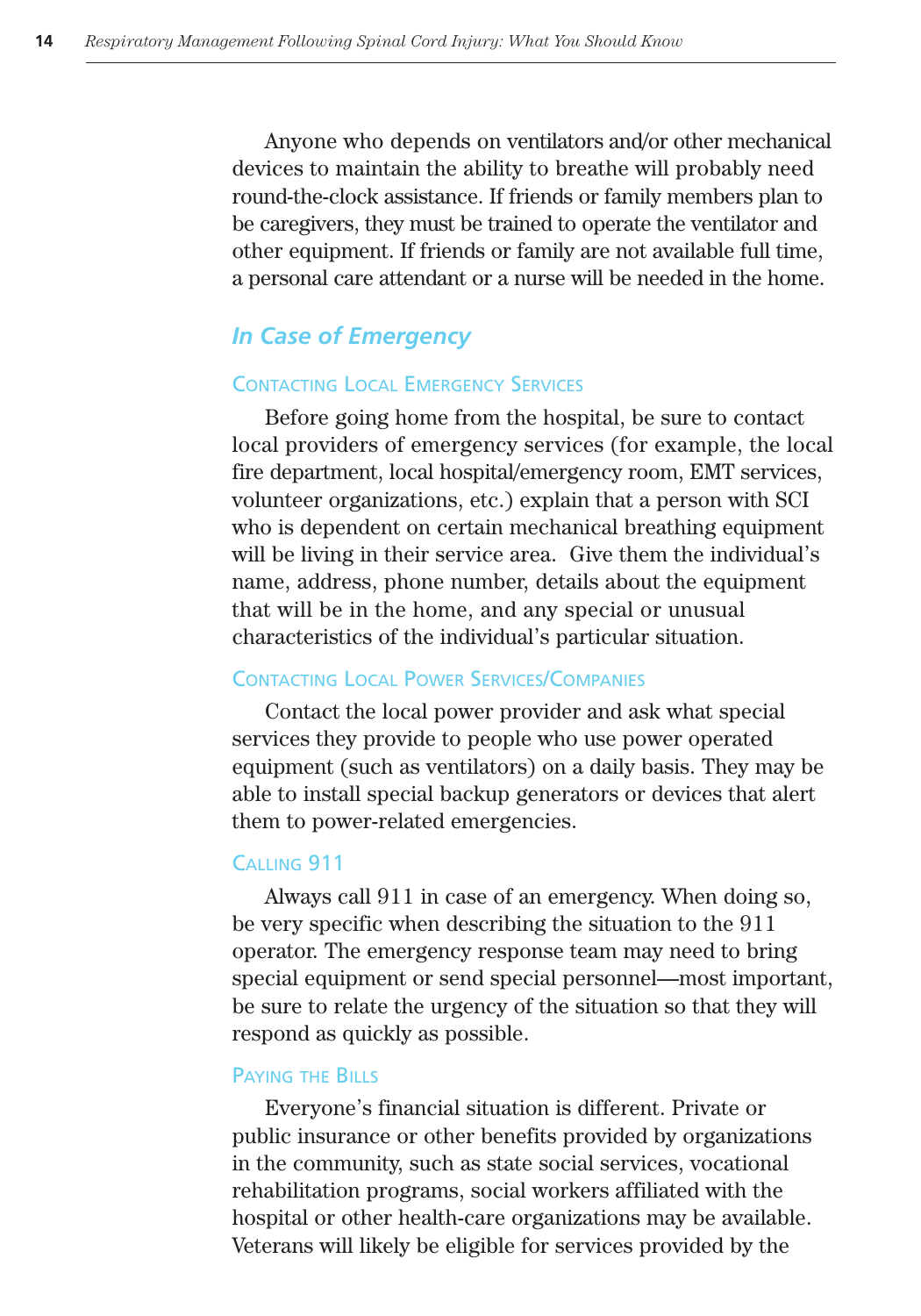Department of Veterans Affairs. Be sure to discuss potential resources with health-care and insurance providers.

Money will be needed for medical bills, equipment costs, supplies, home modifications, transportation costs, and caregiver services. The medical facility where the person with SCI is treated has staff that can evaluate his or her personal needs and family situation and provide information about the variety of available resources.

You can learn more about dealing with financial issues following spinal cord injury from the booklet "On the Move," (National Endowment for Financial Education, 2002) which is published by the National Endowment for Financial Education, the National Spinal Cord Injury Association, and Paralyzed Veterans of America. Medical facilities should be able to provide this booklet; you can also get a copy (as well as other free publications) by calling PVA at 800-424-8200 or visiting the PVA website: www.pva.org/publications.

## *In Conclusion…*

Although currently there is no cure for a spinal cord injury, someday there may be a way to restore or regenerate the nerves that were damaged. Scientists are working hard to find solutions and, ultimately, to cure SCI.

Our advice is to maintain a positive attitude and stay informed about the research that may lead to future treatments for paralysis. As scientists look for ways to repair spinal cord damage and to make living with SCI easier, some of the abilities that have been lost may be restored or improved.

Living with paralysis requires healthy daily habits that prevent respiratory complications, such as pneumonia. **People with weak breathing muscles should not smoke! One should always check with his or her personal physician before getting any vaccinations; the doctor may recommend getting flu and/or pneumonia vaccinations.**

Caregivers are encouraged to help maintain a positive attitude and share that hope with the person for whom they are caring. Both caregivers and persons with SCI should try their best to stay healthy—physically, mentally, and emotionally.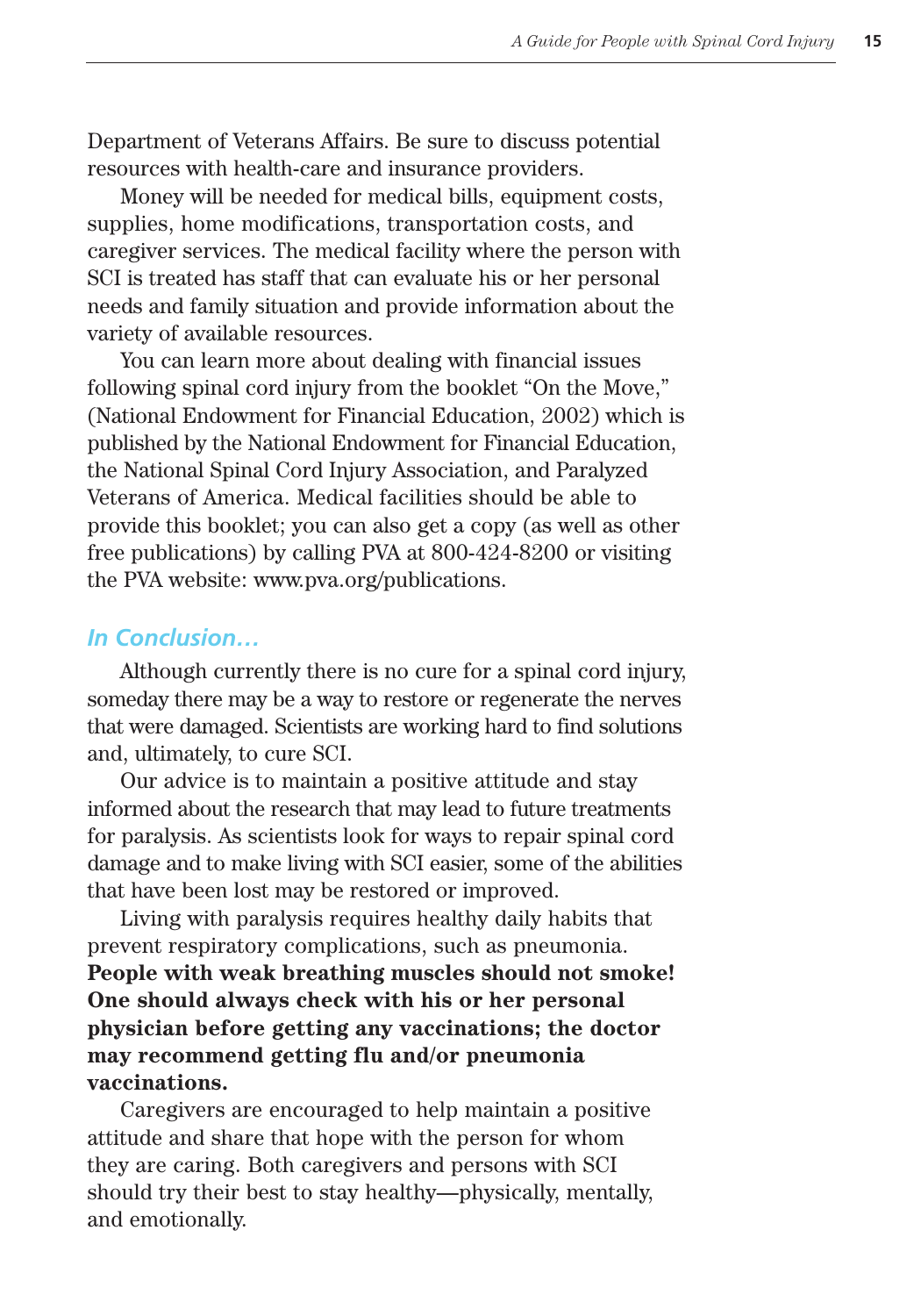## *The Consortium for Spinal Cord Medicine*

The Consortium for Spinal Cord Medicine (the Consortium) was founded in 1995 with the goal of improving the quality of life for persons with spinal cord injury by making their care more evidence based—and, through concerted outreach efforts, bringing this knowledge to the widest possible audience. The professional health-care, payer, and consumer organizations that comprise the Consortium work in partnership with PVA's research and education team to develop clinical practice guidelines (CPGs) for health-care providers and companion consumer guides, such as this one.

Paralyzed Veterans of America is proud to fund and administer the Consortium. We are honored to partner with this esteemed group to continue to provide groundbreaking guidelines that consolidate recommendations from the highest level of experts in the field of SCI.

For more information about the Consortium and PVA, please visit www.pva.org.

## *Acknowledgments*

The Consortium for Spinal Cord Injury extends its sincere thanks to Charles James and Amelia Rolfes for providing their photographs for use in this consumer guide.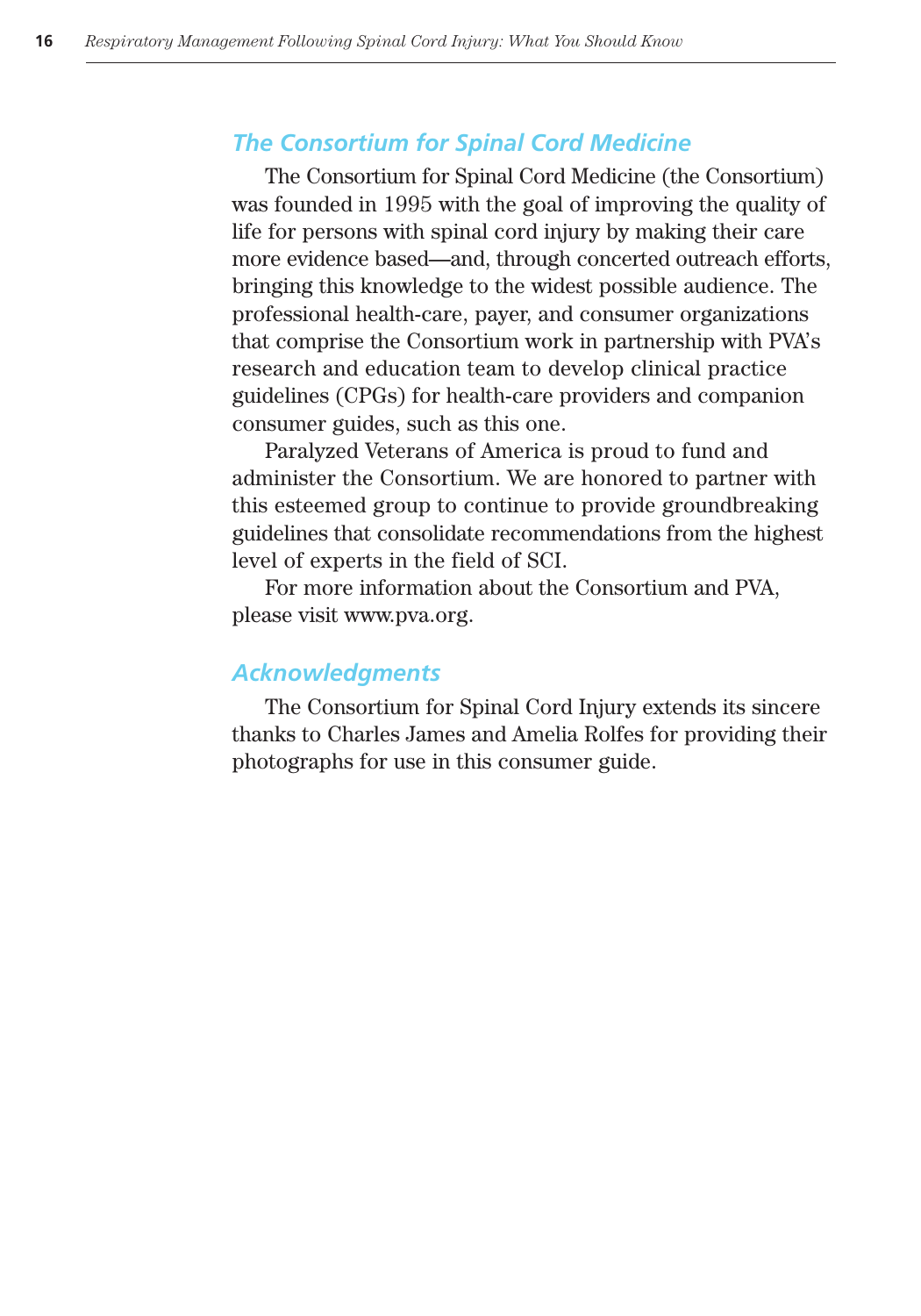## *Glossary*

**Abdominal binder—**A supportive belt-like device (similar to a girdle) worn around the abdomen to provide extra support where muscles are weak due to injury. It helps support the weight of the organs so as to relieve pressure, allowing less effort for sitting up, thus allowing easier breathing. Abdominal binders are also used to stabilize blood pressure.

**Aspiration—**Inhaling foreign matter into the lungs that must then be expelled. For persons with SCI this can be very dangerous if they do not have the muscle strength to cough up the foreign matter in order to clear their airways. In such cases immediate assistance is necessary.

**Assisted coughing—**Also known as "quad-coughing," this is a method in which a caregiver assists the person with SCI to clear his or her airways by applying pressure below the ribs over the diaphragm while pushing upward. Assisted coughing is extremely important and must be taught by an experienced health-care professional.

**Beta-agonist—**A bronchodilator medicine that opens the airways by relaxing the surrounding muscles. Beta-agonists can be administered by inhalers or orally.

**Bronchoscope—**Flexible tube with a light that can be inserted into the trachea, allowing doctors to view the respiratory system.

**Cervical spinal cord injury—**A high injury (in the neck) that is closer to the head and tends to cause more impairment than lower injuries. High injuries to the spinal cord may damage the nerves that control breathing.

**Collapsed lung—**When lungs do not fully expand, they cannot retain the moisture and flexibility they require and the air sacks (alveoli) in the lungs start to close. If lungs dry out, they cannot expand—potentially resulting in a collapsed lung. Doctors may prescribe betaagonists to reduce the risk of a collapsed lung.

**Diaphragm pacemaker—**A phrenic nerve stimulator that consists of surgically implanted receivers and electrodes connected to an external transmitter by antennas worn over the implanted receivers. It provides ventilatory support for patients with chronic respiratory insufficiency. Also called breathing pacemaker.

**Frog breathing**, or glossopharyngeal breathing —a technique used to increase ventilation when respiratory muscles are paralyzed. Glossopharyngeal breathing coordinates movements of the tongue, cheeks, and pharynx to force air from the mouth into the lungs.

**Glossopharyngeal—**Relating to the tongue and pharynx.

**Mucolytic—**Capable of dissolving, digesting, or liquifying mucus.

**Pulmonary embolism—**A blockage of the pulmonary arteries, the arteries that carry the blood from the heart to the lungs, usually the result of a deep vein thrombus (blood clot from a vein) that becomes dislodged from and travels in one of the lungs.

**Spirometer—**A device used for measuring the volume of air inhaled and exhaled by the lungs. The spirometer records the amount of air as well as the rate of air that is breathed in and out over a specified period of time.

**Suction catheter—**Flexible tubes used to remove secretions from the airway and keep the airway clear of obstacles that would prevent breathing.

**Tracheostomy—**A tracheostomy is a surgical procedure that opens a direct airway through an incision in the trachea (the windpipe).

**Ventilator—**A ventilator (or "vent" for short) is a device that mechanically moves air into and out of the lungs. It provides the basic mechanism of breathing for patients who are unable to breathe or cannot breathe sufficiently.

**Weaning—**This is the stepwise process of slowly transferring the mechanisms of breathing from the ventilator back to the patient if his or her breathing muscles regain enough strength to inhale and exhale air without mechanical assistance or with limited mechanical assistance.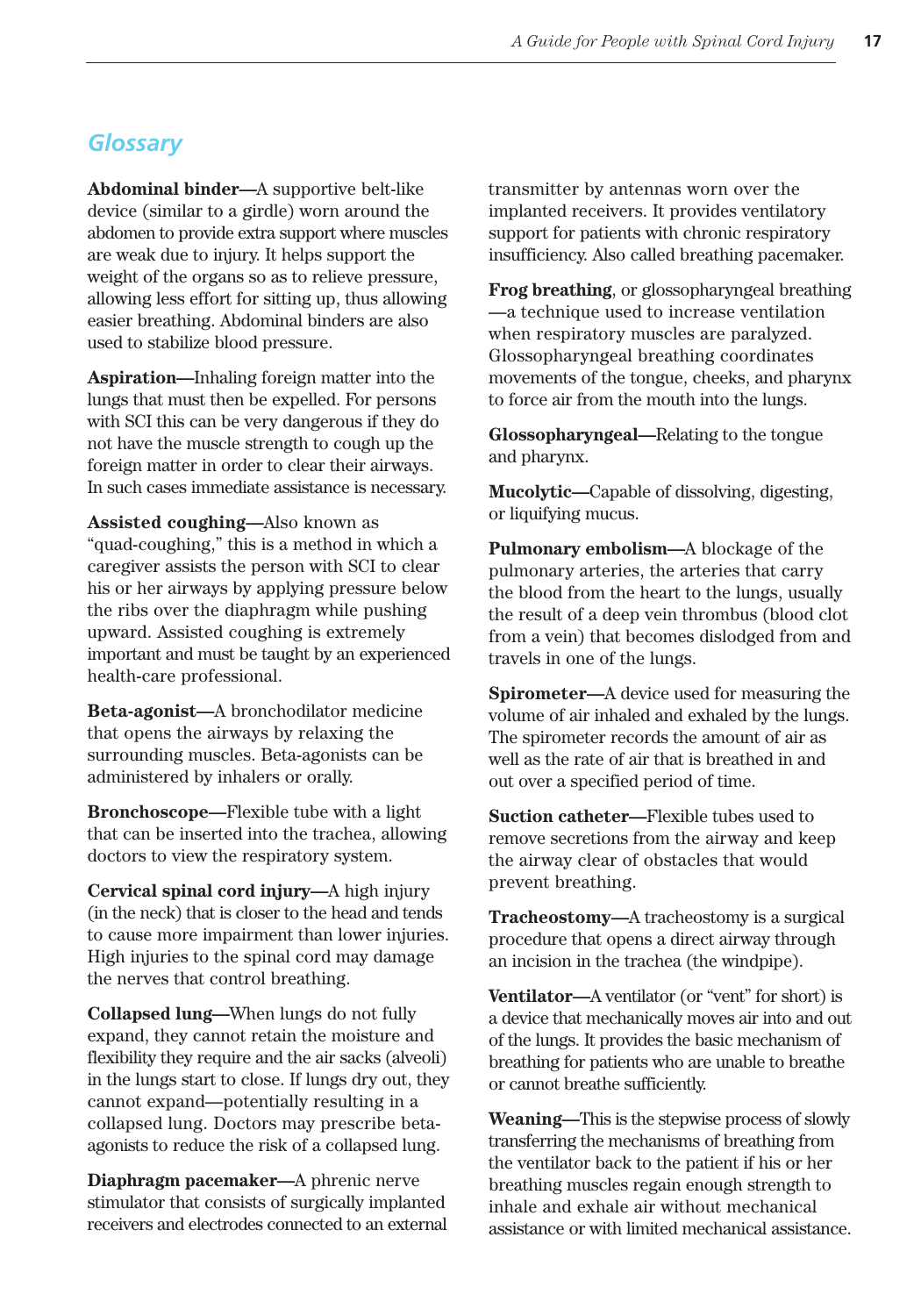#### *Resources*

#### **A. Books**

Burns, S. P. & Hammond, M. (2009). *Yes You Can! A Guide to Self-Care for Persons with Spinal Cord Injury (fourth edition).* Washington, DC: Paralyzed Veterans of America.

Dikeman, K. J. & Kazandjian, M. S. (2003). *Communication and Swallowing Management of Tracheostomized and Ventilator Dependent Patients (2nd edition).* New York: Delmar Cengage Learning.

Tippett, D. C. (Ed.) (2000). *Tracheostomy and ventilator dependency: management of breathing, speaking and swallowing.* New York: Thieme Medical Publishers, Inc.

#### **B. Organizations**

American Association of Spinal Cord Injury Nurses (AASCIN) www.aascin.org

American Association of Spinal Cord Injury Psychologists and Social Workers (AASCIPSW) www.aascipsw.org

American Paraplegia Society (APS) www.aps.org

American Spinal Injury Association www.asia-spinalinjury.org 404-355-9772

Association of Programs for Rural Independent Living www.april-rural.org 330-678-7648

Canine Companions for Independence www.caninecompanions.org 800-572-2275

Christopher and Dana Reeve Paralysis Resource Center www.paralysis.org 800-225-0292

Disabled American Veterans www.dav.org 859-441-7300

National Spinal Cord Injury Association www.spinalcord.org 800-962-9629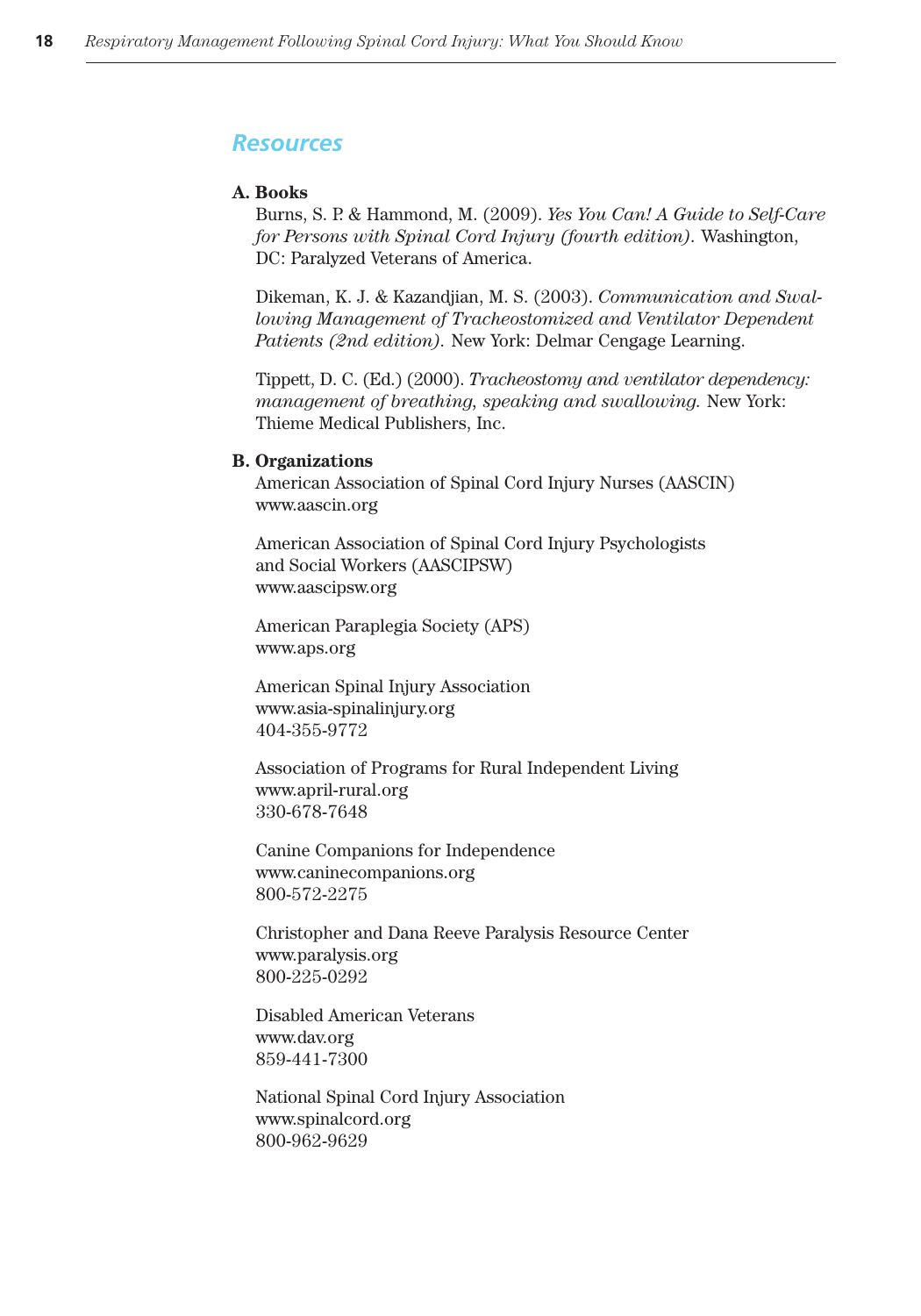Paralyzed Veterans of America www.pva.org 800-424-8200 or 202-872-1300

Spinal Cord Injury Information Network University of Alabama at Birmingham www.spinalcord.uab.edu 205-934-3283